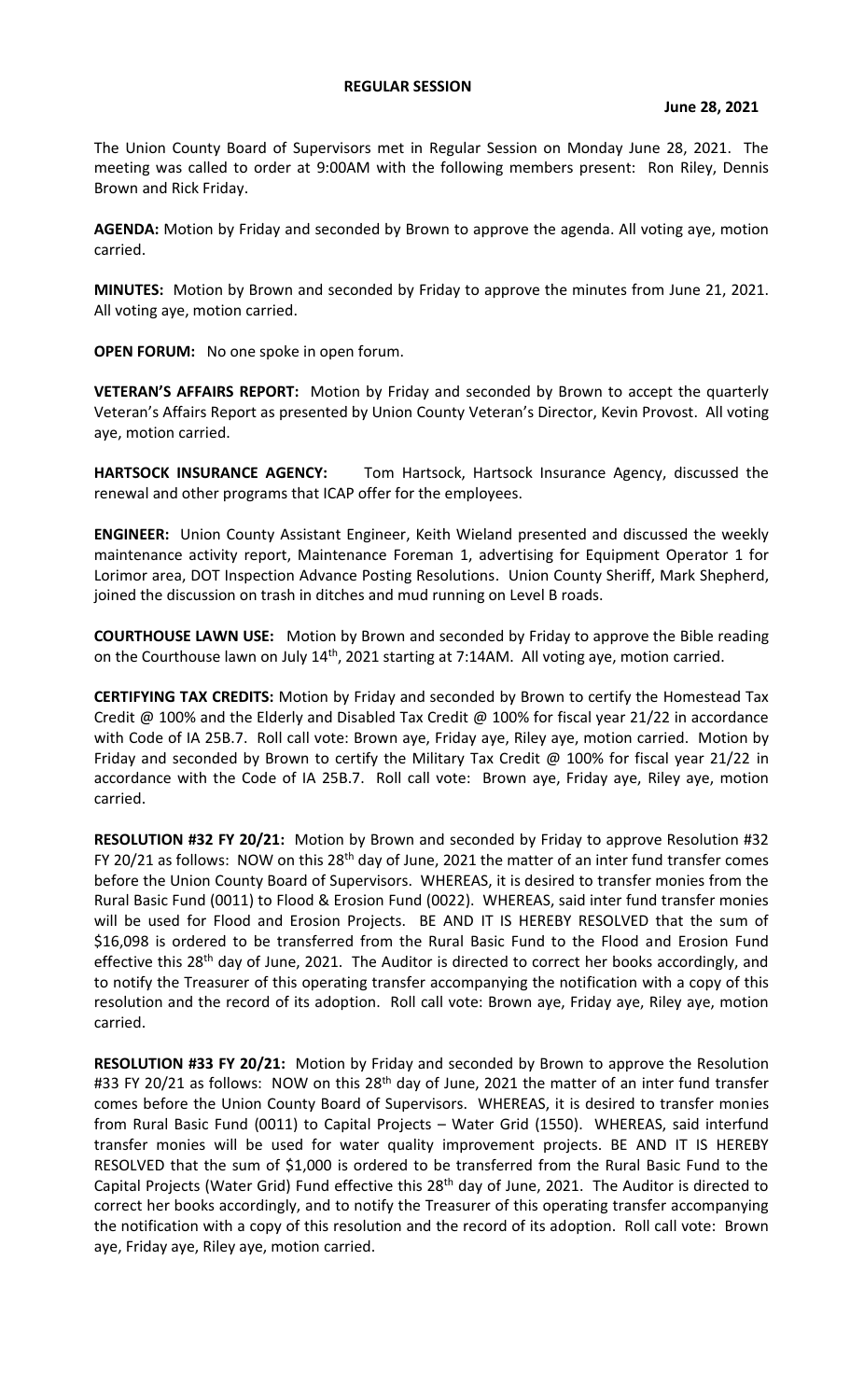**RESOLUTION #34 FY 20/21 –** Motion by Brown and seconded by Friday to approve Resolution #34 FY 20/21 as follows: WHEREAS, the Union County Board of Supervisors requires assistance in preparing the Union County Budget pursuant to Iowa Code Section 331.434. WHEREAS, the Union County Board of Supervisors have determined Sandy Hysell, the currently elected Union County Auditor, has the requisite expertise and experience to assist them with preparation of the Union County Budget pursuant to Iowa Code Section 331.434. WHEREAS, the Union County Board of Supervisors have determined \$2,700 would adequately compensate Sandy Hysell for work preparing the budget. WHEREAS, Sandy Hysell desires to assist the Board of Supervisors in preparing the Union County Budget pursuant to Iowa Code Section 331.434 in return for compensation of \$2,700. THEREFORE, be it resolved by the Union County Board of Supervisors designate their duties to prepare and adopt a budget pursuant to Iowa Code Chapter 331.434 to Sandy Hysell beginning July 1, 2021. An amount of \$2,700 shall be allocated to Sandy Hysell upon certification of the budget to the Iowa Department of Management. Roll call vote: Brown aye, Friday aye, Riley aye, motion carried.

**RESOLUTION #35 FY 20/21:** Motion by Friday and seconded by Brown to approve Resolution #35 FY 20/21 as follows: NOW on this  $28<sup>th</sup>$  day of June, 2021, the matter of interfund transfers for the Secondary Roads Fund comes before the Union County Board of Supervisors. WHEREAS it is desired to authorize the Auditor to periodically transfer sums from the General Basic Fund and the Rural Services Basic Fund to the Secondary Roads fund during the 2021-2022 fiscal year, and WHEREAS said transfers must be in accordance with Sections 331.432 and 331.429 of the Code of Iowa. BE AND IT IS HEREBY RESOLVED as follows: Section 1. Transfers from the General Basic Fund shall not exceed the dollar equivalent of a tax of sixteen and seven-eighths cents per thousand dollars of assessed value on all taxable property in the County multiplied by the ratio of current taxes actually collected and appropriated for the General Basic Levy to the total General Basic Levy for the current year, and an amount equivalent to the monies derived by the General Basic Fund from military service tax credits under Chapter 426A, mobile home taxes under Section 135D.22, and the delinquent taxes for prior years collected and apportioned to the General Basic Fund in the current year, multiplied by the ratio of sixteen and seven-eights cents to three dollars and fifty cents. Transfers from the Rural Services Basic Fund shall not exceed the dollar equivalent of a tax of three dollars and three-eights cents per thousand of assessed value on all taxable property not located within the corporate limits of a city in the county multiplied by the ratio of current taxes actually collected and apportioned for the Rural Services Basic levy to the total Rural Services Basic levy for the current year and an amount equivalent to the monies derived by the Rural Services Basic Fund from the military service tax credits under Chapter 426A, mobile home taxes under Section 135D.22, and delinquent taxes for prior years collected and apportioned to the Rural Services Basic Fund in the current year, multiplied by the ratio of three dollars and threeeighths cents to three dollars and ninety-five cents. Section 2. After being notified of the apportionment of current property taxes, state replacements against levied property taxes, mobile home taxes, military services tax credits, and delinquent taxes for prior years collected and apportioned to the General Basic Fund or Rural Services Basic Fund, the auditor shall order a transfer from said fund to the Secondary Roads Fund. Section 3. The amount of the transfer required by Section 2 shall be equal to the apportionment made under Section 2 to the General Basic Fund or Rural Services Basic Fund, respectively, multiplied by the ratio of said funds 100% will transfer to the Secondary Roads Fund, to the sum of said funds total current property tax levy, total mobile home taxes, total military service tax credits, and total delinquent taxes. Section 4. Notwithstanding the provisions of Sections 2 and 3 of this resolution, total transfers of current taxes to the Secondary Roads Fund shall not exceed the amounts specified in Section 1. Section 5. Notwithstanding the provisions of Sections 2 and 3, and amount of transfer shall not exceed the available fund balances in the transferring fund. Section 6. The auditor is directed to correct her books when said operating transfers are made and to notify the treasurer and county engineer of the amounts of said transfers. Roll call vote: Brown aye, Friday aye, Riley aye, motion carried.

**RESOLUTION #36 FY 20/21:** Motion by Brown and seconded by Friday to approve Resolution #36 FY 20/21 as follows: NOW on this 28<sup>th</sup> day of June 2021, the matter of establishing fiscal year 2021-2022 appropriations come before the Union County Board of Supervisors. WHEREAS it is desired to make appropriations for each of the different offices and departments for the fiscal year beginning July 1, 2021 and WHEREAS such action is in accordance with Section 331.434(6) of the Code of Iowa. BE AND IT IS HEREBY RESOLVED by the Board of Supervisors of Union County as follows: Section 1. The amounts itemized by office or department on the attached schedule is hereby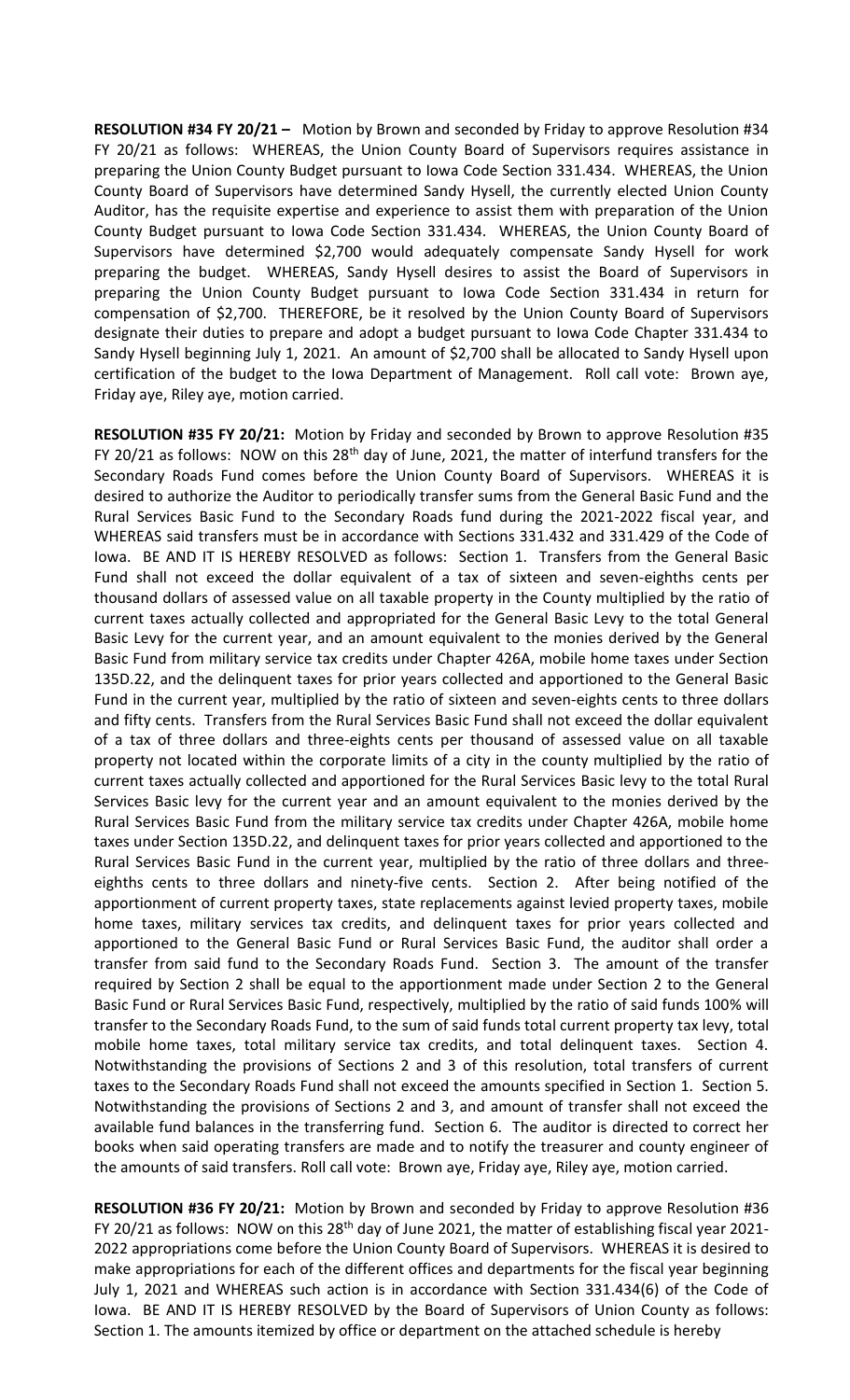appropriated from the county's resources as so itemized, to the office or department listed in the first column on the same line of the attached schedule. This represents 100% of the offices or departments total fiscal year 2021-2022 budget. Section 2. Subject to the provisions of county procedures and regulations, and applicable state law, the appropriations authorized under Section 1 shall constitute authorization for the office or department listed to make expenditures or incur obligations effective July 1, 2021. Section 3. In accordance with Section 331.437 of the Code of Iowa, no office or department shall expend or contract to expend any money or incur any liability, or enter into any contract to expend any money or incur any liability, or enter into any contract which by its terms involves the expenditure of money for any purpose in excess of amounts appropriated pursuant to this resolution. Section 4. If at any time during the 2021-2022 budget year, the Auditor shall ascertain that the available resources for that year will be less than the total appropriation, she shall immediately so inform the Board and recommend appropriate corrective action. Section 5. The Auditor shall establish separate accounts for the appropriations authorized in Section 1, each of which account shall indicate the amount of the appropriation, the amounts charged thereto, and the unencumbered balance. The Auditor shall report that status of such accounts to the applicable offices and departments monthly during the 2021-2022 budget year. Section 6. All appropriations authorized pursuant to this resolution shall lapse at the close of business on June 30, 2022. Roll call vote: Brown aye, Friday aye, Riley aye, motion carried.

| <b>DEPARTMENT</b>           | General      | General                | Rural                                                                               | Secondary Flood & Debt |                        |           | Capital   | <b>REAP</b>   | Co Hith ins Mental |         | Recorders InMate         |        | Hixinbaugh Hipsley |              | Trust  |      | <b>Comminsar Depreciatic Total</b> |            |
|-----------------------------|--------------|------------------------|-------------------------------------------------------------------------------------|------------------------|------------------------|-----------|-----------|---------------|--------------------|---------|--------------------------|--------|--------------------|--------------|--------|------|------------------------------------|------------|
|                             | <b>Basic</b> | <b>Supplemen Basic</b> |                                                                                     | Roads                  | <b>Erosion Service</b> |           | Project   |               |                    | Health  | <b>Mgmt Fund Medical</b> |        | Trust              | <b>Trust</b> | Fund   | Fund | Fund                               | Dept       |
| Supervisors                 | 89,902       | 63,010                 |                                                                                     |                        |                        |           |           |               |                    |         |                          |        |                    |              |        |      |                                    | 152,912    |
| Auditor                     | 268,461      | 241,149                |                                                                                     |                        |                        |           |           |               |                    |         |                          |        |                    |              |        |      |                                    | 509,610    |
| Treasurer                   | 250,999      | 102,574                |                                                                                     |                        |                        |           |           |               |                    |         |                          |        |                    |              |        |      |                                    | 353,573    |
| Attorney                    | 291,344      | 95,399                 |                                                                                     |                        |                        |           |           |               |                    |         |                          |        |                    |              |        |      |                                    | 386,743    |
| Sheriff                     | 891,121      | 312,112                | 93,995                                                                              |                        |                        |           |           |               |                    |         |                          | 25,000 |                    |              |        | 500  |                                    | 1,322,728  |
| Recorder                    | 152,672      | 53,717                 |                                                                                     |                        |                        |           |           |               |                    |         | 3,000                    |        |                    |              |        |      |                                    | 209,389    |
| <b>Building and Grounds</b> | 157,032      | 34,270                 |                                                                                     |                        |                        |           |           |               |                    |         |                          |        |                    |              |        |      |                                    | 191,302    |
| <b>Vegatation Mgmt</b>      |              |                        | 275.536                                                                             |                        |                        |           |           |               |                    |         |                          |        |                    |              |        |      |                                    | 275,536    |
| County Engineer             |              |                        |                                                                                     | 3,975,345              |                        |           |           |               |                    |         |                          |        |                    |              |        |      |                                    | 3,975,345  |
| Veteran Affairs             | 70,502       | 4.214                  |                                                                                     |                        |                        |           |           |               |                    |         |                          |        |                    |              |        |      |                                    | 74,716     |
| Conservation                | 360,523      | 78,177                 |                                                                                     |                        |                        |           |           | 95,000 25,000 |                    |         |                          |        |                    |              | 70,000 |      |                                    | 628,700    |
| Sanitarian/Bd of Healt      | 500          |                        | 154,069                                                                             |                        |                        |           |           |               |                    |         |                          |        |                    |              |        |      |                                    | 154,569    |
| Human Services              | 92,682       | 15,050                 |                                                                                     |                        |                        |           |           |               |                    |         |                          |        |                    |              |        |      |                                    | 107,732    |
| Care Facility               |              |                        |                                                                                     |                        |                        |           |           |               |                    |         |                          |        | 5,228              | 43,000       |        |      | 28,000                             | 76,228     |
| Court Administration        |              | 500                    |                                                                                     |                        |                        |           |           |               |                    |         |                          |        |                    |              |        |      |                                    | 500        |
| <b>District Court</b>       |              | 103,100                |                                                                                     |                        |                        |           |           |               |                    |         |                          |        |                    |              |        |      |                                    | 103,100    |
| Water Grid                  |              |                        |                                                                                     |                        |                        |           |           |               |                    |         |                          |        |                    |              |        |      |                                    |            |
| General Services            | 383,857      | 450,722                | 35,500                                                                              |                        | 55,147                 |           | 1,158,156 |               |                    |         |                          |        |                    |              |        |      |                                    | 2,083,382  |
| Landfill                    |              |                        | 40,660                                                                              |                        |                        |           |           |               |                    |         |                          |        |                    |              |        |      |                                    | 40,660     |
| Health Insurance Fund       |              |                        |                                                                                     |                        |                        |           |           |               | 1,166,000          |         |                          |        |                    |              |        |      |                                    | 1,166,000  |
| Mental Health               |              |                        |                                                                                     |                        |                        |           |           |               |                    | 500.156 |                          |        |                    |              |        |      |                                    | 500,156    |
| County Debt Fund            |              |                        |                                                                                     |                        |                        | 1,869,823 |           |               |                    |         |                          |        |                    |              |        |      |                                    | 1,869,823  |
| Landfill Bond Payment       |              |                        |                                                                                     |                        |                        | 101,850   |           |               |                    |         |                          |        |                    |              |        |      |                                    | 101,850    |
| Sub total                   |              |                        |                                                                                     |                        |                        |           |           |               |                    |         |                          |        |                    |              |        |      |                                    | 14,284,554 |
| Trans to Secondary Rd:      | 93,014       |                        | 859,506                                                                             |                        |                        |           |           |               |                    |         |                          |        |                    |              |        |      |                                    | 952,520    |
| <b>TOTAL</b>                |              |                        | 3,102,609 1,553,994 1,459,266 3,975,345 55,147 1,971,673 1,253,156 25,000 1,166,000 |                        |                        |           |           |               |                    | 500,156 | 3,000                    | 25,000 | 5,228              | 43,000       | 70,000 | 500  | 28,000                             | 15,237,074 |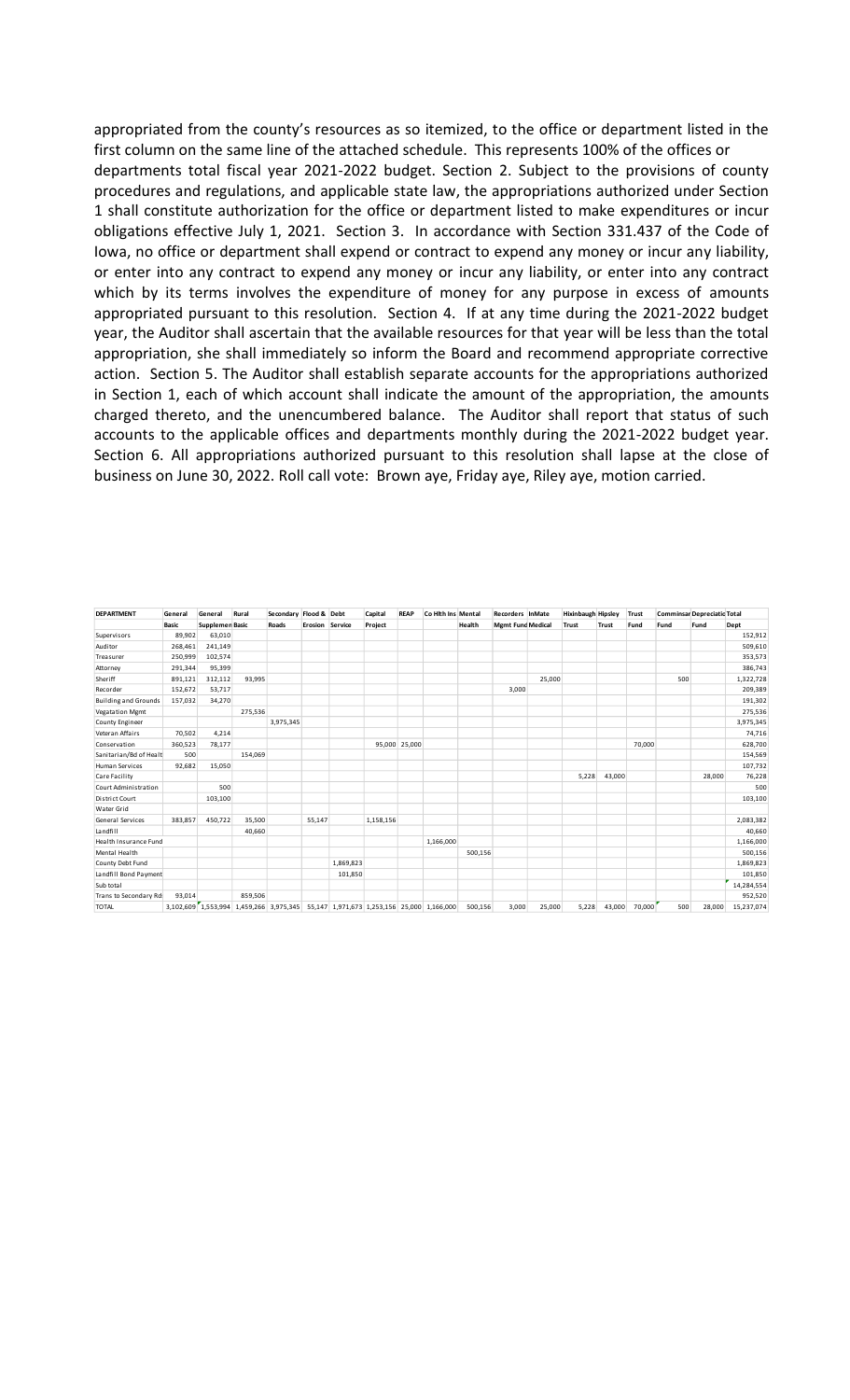**RESOLUTION #37 FY 20/21:** Motion by Brown and seconded by Friday to approve Salary Resolution #37 FY 20/21 as follows:

| <b>SUPERVISORS</b>         |              | <b>BUILDINGS/GROUNDS</b>    |             |
|----------------------------|--------------|-----------------------------|-------------|
| Dennis Brown               | \$29,275.52  | Shawn Lauer                 | \$46,362.22 |
| <b>Rick Friday</b>         | \$29,275.52  | Roger Millslagle-PT         | 17.05/hr    |
| Ron Riley                  | \$29,275.52  |                             |             |
|                            |              | <b>SECONDARY ROADS</b>      |             |
| <b>AUDITOR</b>             |              | Keith Wieland               | \$95,000.00 |
| Sandy Hysell               | \$62,676.64  | Christian Boehmer-PT        | \$67,500.00 |
| Mindi Eslinger             | \$50,141.31  | Albert Hysell               | \$64,492.34 |
| Brenda Mahan               | \$50,141.31  | Chad Needham                | 25.26/hr    |
| Sara Sanson                | \$50,141.31  | Teresa Arkfeld              | 19.24/hr    |
|                            |              | Gary Blazek                 | 25.30/hr    |
| <b>TREASURER</b>           |              | Thomas Day                  | 23.15/hr    |
| Kelly Busch                | \$62,676.64  | Mason Fry                   | 24.52/hr    |
| <b>Stacey Graham</b>       | \$52,021.61  | Jason Hayes                 | 24.52/hr    |
| <b>Christine Bristow</b>   | \$38,000.00  | Robert Hepp                 | 24.52/hr    |
| Kayla Brown                | \$38,000.00  | Alex Hudson                 | 18.89/hr    |
| Ellie Miller-PT            | 21.5/hr      | <b>Todd Kinkade</b>         | 24.52/hr    |
|                            |              | David Lamb                  | 27.25/hr    |
| <b>ATTORNEY</b>            |              | Stacy Loy                   | 24.52/hr    |
| Shane O'Toole              | \$107,722.81 | Robert Marquart             | 24.52/hr    |
| <b>Teri Siddens</b>        | \$54,618.12  | Anthony McDowell            | 18.89/hr    |
| Alan Wilson-PT             | \$40,000.00  | <b>Roger McIntire</b>       | 24.52/hr    |
|                            |              | Kevin McVay                 | 24.52/hr    |
| <b>SHERIFF</b>             |              | <b>Mitchell Morris</b>      | 24.52/hr    |
| Mark Shepherd              | \$80,559.30  | John Reed                   | 24.52/hr    |
| Christopher Knouse         | \$68,475.00  | Jake Roan                   | 24.52/hr    |
| Jennifer Wheeler           | 24.24/hr     | Scott Schultz               | 27.34/hr    |
| <b>Brian Burkhalter</b>    | 28.56/hr     | Jim Smith                   | 25.06/hr    |
| Josh Christensen           | 23.66/hr     | Shawn Allen-PT              | 20.80/hr    |
| <b>Eric Denton</b>         | 21.55/hr     | <b>Bill Garrett-PT</b>      | 15.60/hr    |
| TJ Dunphy                  | 21.55/hr     | Kolten Phelps-PT            | 15.60/hr    |
| Mason Gossman              | 20.66hr      |                             |             |
| William Graham             | 21.55/hr     | <b>ENVIRONMENTAL HEALTH</b> |             |
| Dillon Hightshoe           | 26.69/hr     | Amanda Husband-PT           | 19.52/hr    |
| Ryan Maitlen               | 27.68/hr     |                             |             |
| Jake McGuire               | 21.55/hr     | <b>EMERGENCY MGMT</b>       |             |
| Dan McNeill                | 30.24/hr     | Jo Duckworth                | \$54,705.00 |
| Dorie Shiltz               | 26.06/hr     |                             |             |
|                            |              | <b>MENTAL HEALTH CPC</b>    |             |
| <b>RECORDER</b>            |              | Lori Nosekabel              | \$80,422.85 |
| Katie Carlton              | \$62,676.64  | <b>Emily Nosekabel</b>      | \$48,453.07 |
| Lindsay Campbell           | \$51,394.84  | Kathy Beam-PT               | 20.28/hr    |
| Judy Hopkins-PT            | 17.50/hr     | Lisa Swanson-PT             | 20.28/hr    |
|                            |              |                             |             |
| <b>VETERAN AFFAIRS</b>     |              | <b>SANITARY LANDFILL</b>    |             |
| Tom Hawks-PT               | 10.00/hr     | Amy Schultes-PT             | 20.80/hr    |
| Kevin Provost-PT           | 17.01/hr     | Elizabeth Edwards-PT        | 13.10/hr    |
|                            |              | Janeen Frey-PT Scale        | 14.49/hr    |
| <b>COUNTY CONSERVATION</b> |              |                             |             |
| Doug Jones                 | \$62,676.64  | <b>ASSESSOR</b>             |             |
| Michael Hilger             | \$50,768.08  | Mindy Schaefer              | \$62,676.64 |
| Aaron McCutchan            | \$47,840.00  | Joni Cook                   | \$50,141.31 |
| Ryli Abildtrup-PT          | 12.75/hr     | Joel Lamb                   | \$50,141.31 |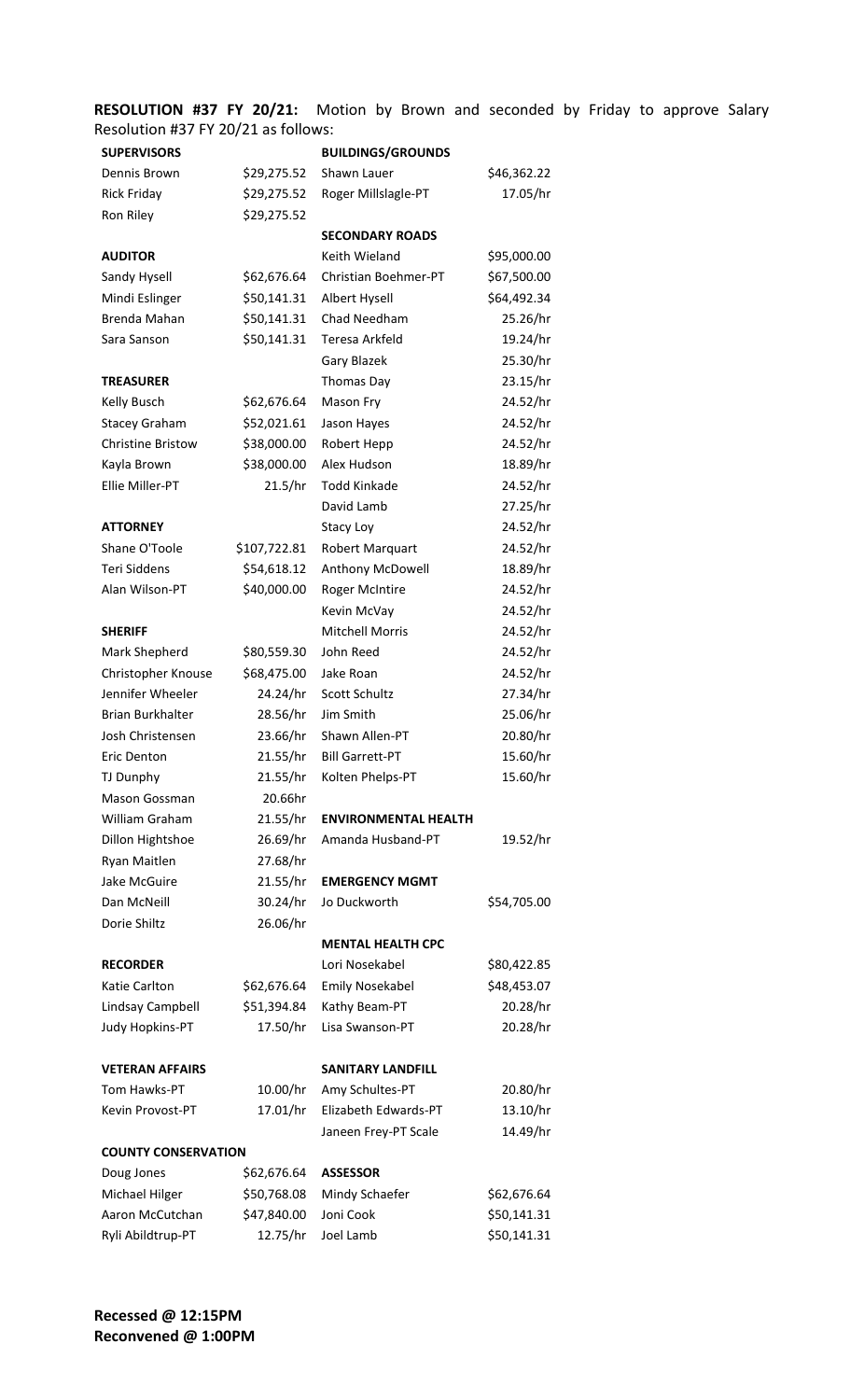**SOLAR ORDINANCE DISCUSSION:** Present for the Solar Ordinance discussion were; Union County Attorney Shane O'Toole, Union County Assistant Engineer, Keith Weiland, Roger Vicker, Leslie Wurster, Justin Foss Alliant Energy, Bart Knox Mid-American and on conference call Adam Jablonski Mid-American. Questions addressed to Alliant Energy and Mid-American representatives were solar panels being recyclable, glare from panels, property value effect, electromagnetic interference, lines being buried, tile line drainage and setbacks for participants, non-participants and roads.

Brown left at 2:37PM

| grand total of \$446,644.66 as follows: |           |                                |           |
|-----------------------------------------|-----------|--------------------------------|-----------|
| <b>ACCESS SYSTEMS LEASING</b>           | 86.00     | M & M MOTORS                   | 87.50     |
| <b>ACCESS SYSTEMS</b>                   | 2,728.67  | <b>MAIL SERVICES LLC</b>       | 539.11    |
| <b>ADAIR CO SHERIFF OFFICE</b>          | 70.08     | <b>MARION CO PUBLIC HEALTH</b> | 507.40    |
| ADAMS CO SHERIFFS OFFICE                | 6,443.12  | MARTIN MARIETTA AGGREGATE      | 1,021.46  |
| <b>AGRIVISION GROUP</b>                 | 676.78    | <b>MATURA ACTION CORP</b>      | 291.39    |
| AKIN BUILDING CENTER                    | 5,883.18  | <b>MATURA HEAD START</b>       | 5,391.00  |
| <b>ALLIANT ENERGY</b>                   | 1,228.22  | MEDIACOM                       | 765.05    |
| ALLYS PRINT SHOP LLC                    | 35.31     | MMIT BUSINESS SOLUTIONS        | 31.00     |
| <b>BAUM HYDRAULICS CORP</b>             | 67.64     | <b>NAPA</b>                    | 48.98     |
| <b>BEAM, KATHY</b>                      | 76.50     | <b>NEWTON OVERHEAD DOORS</b>   | 265.45    |
| <b>BIG BOYZ TOYZ</b>                    | 3,754.13  | <b>NORTH RISK PARTNERS</b>     | 1,482.93  |
| <b>BOMGAARS</b>                         | 365.13    | OFFICE DEPOT                   | 114.79    |
| <b>CARE</b>                             | 11,200.00 | OFFICE MACHINES CO             | 3,754.89  |
| <b>CASEYS GENERAL STORES</b>            | 1,500.00  | OFFICE/AUDITOR OF STATE        | 42,361.71 |
| <b>CENTEC CAST METAL PRODUCTS</b>       | 477.11    | <b>PAKOR INC</b>               | 230.85    |
| <b>CENTRAL IA DETENTION CENTER</b>      | 5,360.11  | PITNEY BOWES INC               | 117.00    |
| <b>CHAT MOBILITY</b>                    | 176.28    | PITNEY BOWES                   | 3,000.00  |
| <b>CITY LAUNDERING COMPANY</b>          | 83.36     | PJ GREUFE & ASSOCIATES         | 1,500.00  |
| CLARKE CO SECONDARY RD DEPT             | 304.50    | POKORNY BP & AUTO SERV         | 185.04    |
| <b>CLARKE COUNTY AUDITOR</b>            | 346.52    | POLK CO MEDICAL EXAMINER       | 369.54    |
| <b>COTT SYSTEMS INC</b>                 | 150.00    | PRECIOUS PEOPLE PRESCHOOL      | 210.60    |
| <b>CRESTON ARTS</b>                     | 13,824.31 | PROVOST, KEVIN                 | 76.00     |
| <b>CRESTON PUBLISHING</b>               | 76.40     | RINGGOLD CO CHILD CARE         | 489.50    |
| <b>CROMWELL AG LLC</b>                  | 999.96    | RINGGOLD CO PUBLIC HEALTH      | 4,084.82  |
| <b>CROSSROADS MNTL HLTH CNTR</b>        | 26,990.98 | ROBINSON, JENNY                | 579.43    |
| DALLAS CO SHERIFF OFFICE                | 53.00     | ROCKMOUNT RESEARCH/ALLOY       | 459.15    |
| <b>DELL MARKETING</b>                   | 3,541.53  | SCHAEFER, MINDY                | 359.20    |
| <b>DIAGONAL TRUCK &amp; TRACTOR</b>     | 1,031.18  | SCHILDBERG CONSTRUCTION        | 61,896.79 |
| DUCKWORTH, JO ANNE                      | 57.71     | SCHNEIDER GEOSPATIAL LLC       | 1,900.00  |
| <b>ECHO GROUP INC</b>                   | 328.76    | SERVICE TECHS INC              | 342.97    |
| <b>EDISON LIGHTING SUPPLY</b>           | 784.10    | SHRED-IT USA                   | 1,484.55  |
| <b>ELECTRONIC ENGINEERING</b>           | 93.75     | SICKELS, VICKI                 | 2,252.02  |
| <b>EMPLOYEE BENEFIT SYSTEMS</b>         | 98,819.88 | SIDDENS, TERI                  | 19.95     |
| <b>FAREWAY STORES</b>                   | 45.86     | SIOUX SALES CO                 | 12,727.05 |
| <b>FARMERS ELECTRIC COOP</b>            | 2,879.35  | <b>SMARTSIGN</b>               | 953.43    |
| FRY-SCHNORMEIER, BAILEY                 | 4,940.96  | SOUTHERN HILLS REG MH FUND     | 8,580.00  |
| <b>GOOBS REPAIR INC</b>                 | 463.91    | SIRWA                          | 726.66    |
| <b>GOVERNMENT FORMS/SUPPLIES</b>        | 196.50    | <b>SWCC</b>                    | 10,162.61 |
| <b>GREATAMERICA FINANCIAL SERV</b>      | 80.34     | STALKER CHEVROLET              | 2,630.73  |
| <b>GRMC</b>                             | 392.00    | <b>STAR EQUIPMENT LTD</b>      | 1,267.50  |
| GREEN VALLEY PEST/LAWN CARE             | 60.00     | <b>STOREY KENWORTHY</b>        | 1,663.00  |
| HANSEN, BRUCE                           | 150.00    | TAYLOR CO AG EXTENSION         | 4,742.11  |
| <b>HEARTLAND TIRE &amp; AUTO</b>        | 93.59     | TAYLOR CO PUBLIC HEALTH        | 829.25    |
| <b>HEARTLAND TOWER INC</b>              | 3,378.25  | TAYLOR CO SHERIFFS OFFICE      | 37.84     |
| <b>HOUSBY MACK INC</b>                  | 219.24    | THATCHER, CARL V               | 72.00     |
| HOWE, JOAN                              | 500.00    | THE TONER PLACE                | 75.00     |
| HYSELL, SANDY                           | 74.58     | <b>TINKER TOTS PRESCHOOL</b>   | 2,463.73  |
| IMAGINE THE POSSIBILITIES INC           | 191.43    | TRINITY LUTHERAN PRESCHOOL     | 1,684.00  |
| INSTITUTE/IA CERTIFIED ASSRS            | 1,590.00  | TWISTED OAKS CONSULTING        | 3,958.85  |

**CLAIMS:** Motion by Friday and seconded by Riley to pay Claim #144281 - Claim #144421 for a grand total of \$446,644.66 as follows: